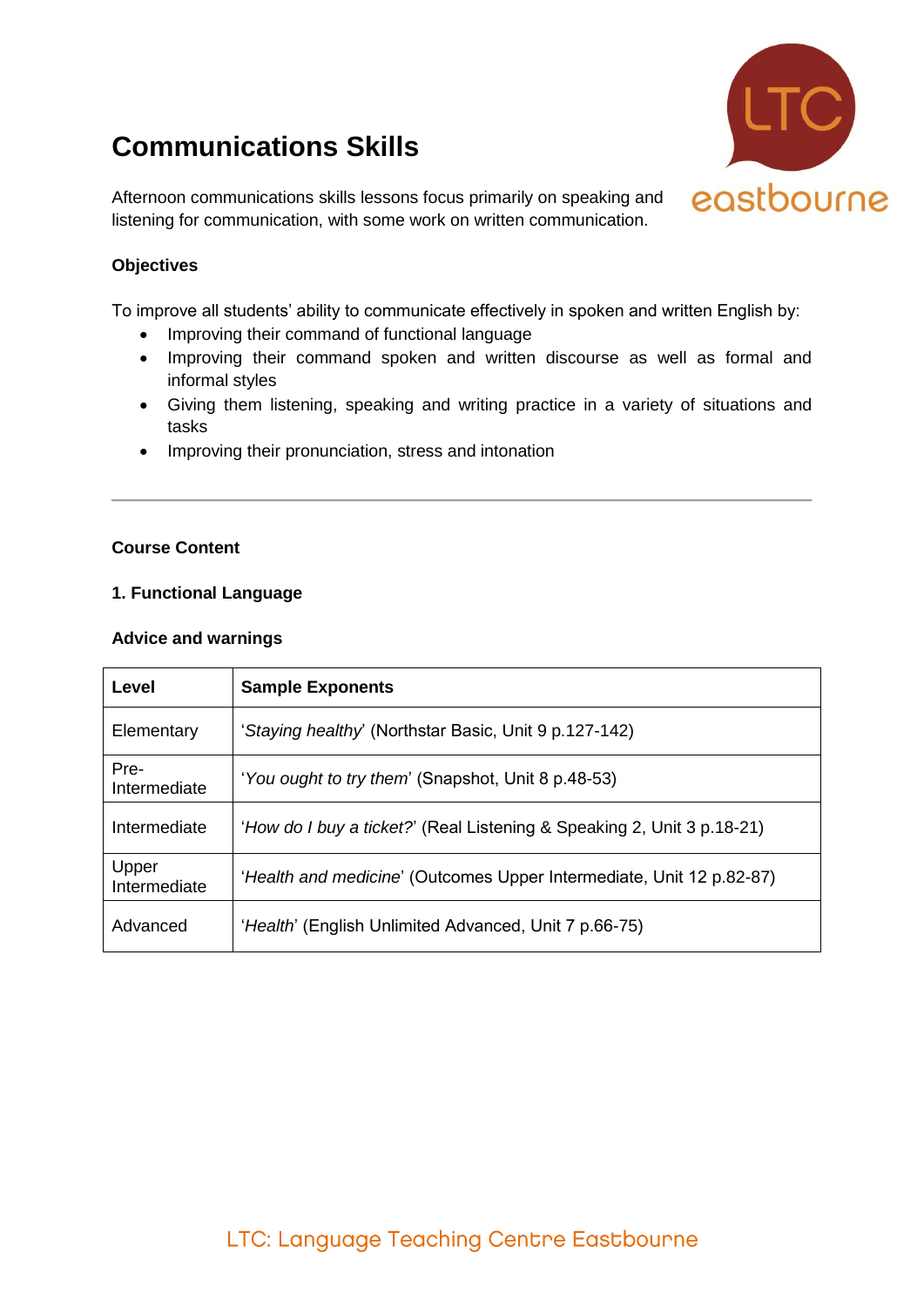# **Agreeing and disagreeing, opinions**

| Level                 | <b>Sample Exponents</b>                                            |
|-----------------------|--------------------------------------------------------------------|
| Elementary            | 'Do you believe in it?' (Northstar Basic, Unit 10 p.143-158)       |
| Pre-<br>Intermediate  | 'Characters' (Empower, Unit 12 p.117-126)                          |
| Intermediate          | ' <i>Time off</i> (Outcomes Intermediate, Unit 3 p.24-31)          |
| Upper<br>Intermediate | 'Let's get started' (Real Listening & Speaking 3, Unit 13 p.14-19) |
| Advanced              | 'Culture and identity' (Outcomes Advanced, Unit 2 p.14-19)         |

## **Apologising**

| Level                 | <b>Sample Exponents</b>                                              |
|-----------------------|----------------------------------------------------------------------|
| Elementary            | 'Family and friends' (Outcomes Elementary, Unit 7 p.58-63)           |
| Pre-<br>Intermediate  | 'Gadgets and technology' (English Result, Unit 8A p.76-77)           |
| Intermediate          | 'When are you flying?' (Real Listening & Speaking 2, Unit 9 p.42-45) |
| Upper<br>Intermediate | 'Banks and money' (Outcomes Upper Intermediate, Unit 14 p.98-103)    |
| Advanced              | 'I'll sort it out' (Real Listening & Speaking 4, Unit 9 p.44-47)     |

# **Clarifying**

| Level                 | <b>Sample Exponents</b>                                              |
|-----------------------|----------------------------------------------------------------------|
| Elementary            | 'Are you OK?' (English Unlimited Elementary, Unit 12 p.98-105)       |
| Pre-<br>Intermediate  | 'Home and away' (English Result, Unit 4B-4C p.38-41)                 |
| Intermediate          | 'Houses' (Outcomes Intermediate, Unit 9 p.78-85)                     |
| Upper<br>Intermediate | 'Sports and interests' (Outcomes Upper Intermediate, Unit 5 p.36-41) |
| Advanced              | 'History' (Outcomes Advanced, Unit 12 p.82-87)                       |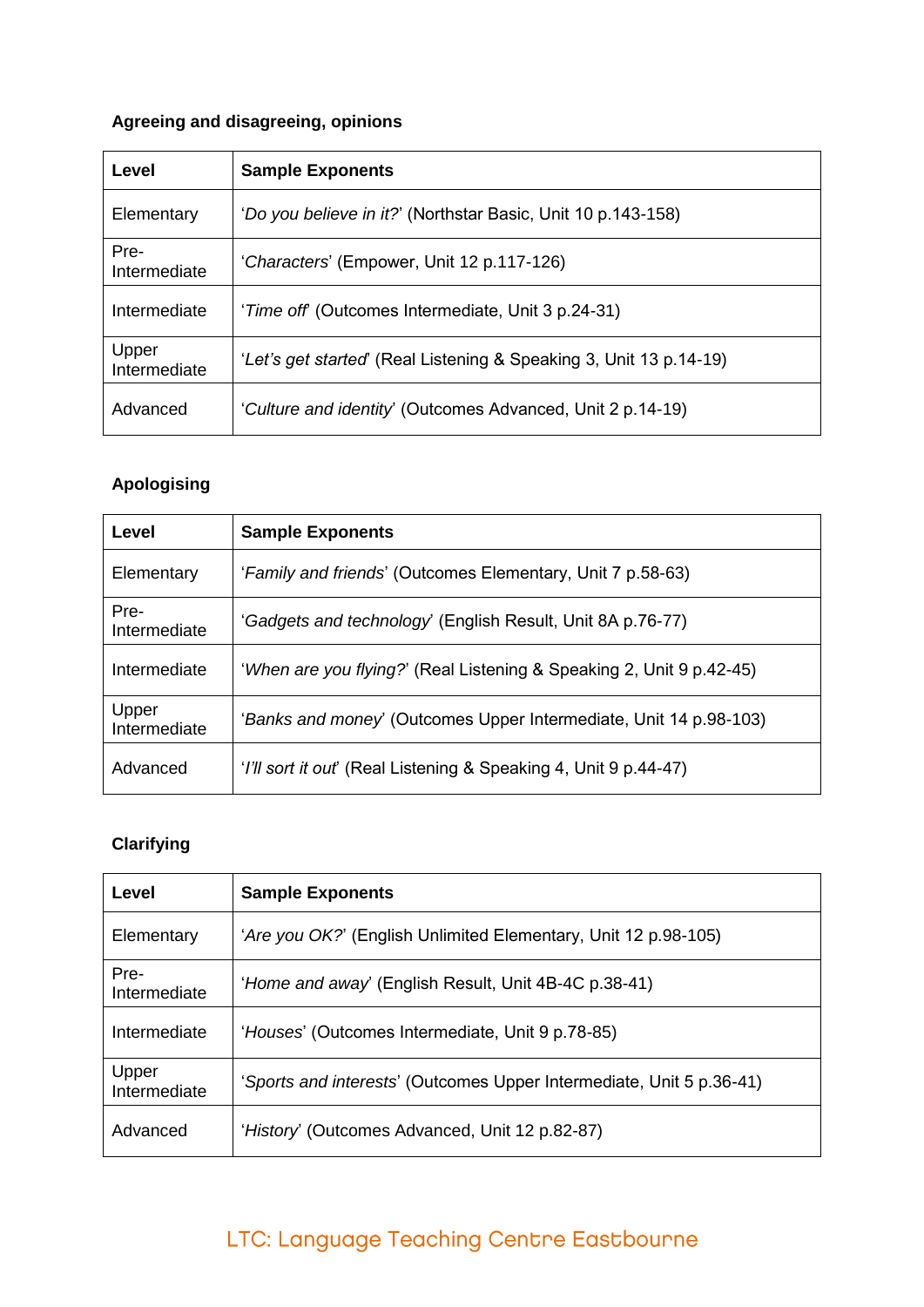# **Complaining**

| Level                 | <b>Sample Exponents</b>                                                     |
|-----------------------|-----------------------------------------------------------------------------|
| Elementary            | 'Where in the world' (Pacesetter Elementary, Unit 11 p.76-81)               |
| Pre-<br>Intermediate  | 'They were delivered yesterday' (Snapshot, Unit 12 p.70-74)                 |
| Intermediate          | 'I'm phoning about the house' (Real Listening & Speaking 2, Unit 2 p.14-17) |
| Upper<br>Intermediate | 'Accommodation' (Outcomes Upper Intermediate, Unit 6 p.42-47)               |
| Advanced              | 'Icons' (English Unlimited Advanced, Unit 9 p.86-95)                        |

# **Describing objects**

| Level                 | <b>Sample Exponents</b>                                                                                  |
|-----------------------|----------------------------------------------------------------------------------------------------------|
| Elementary            | 'When I see a windmill I always think of Holland' (Collins Cobuild English<br>Course 1, Unit 12 p.69-76) |
| Pre-<br>Intermediate  | 'My region' (English Result, Unit 2B p.18-19)                                                            |
| Intermediate          | 'How about a hostel?' (Real Listening & Speaking 2, Unit 7 p.34-37)                                      |
| Upper<br>Intermediate | 'Food' (Outcomes Upper Intermediate, Unit 15 p.104-109)                                                  |
| Advanced              | 'Brand awareness' (English Unlimited, Unit 8 p.76-85)                                                    |

# **Describing people**

| Level                 | <b>Sample Exponents</b>                                               |
|-----------------------|-----------------------------------------------------------------------|
| Elementary            | 'Describing someone' (Elementary Task Listening, Unit 4 p.8-9)        |
| Pre-<br>Intermediate  | 'Communicating' (Empower, Unit 1 p.7-16)                              |
| Intermediate          | 'How do you know Mark?' (Real Listening & Speaking 2, Unit 1 p.10-13) |
| Upper<br>Intermediate | 'Transport and travel' (Outcomes Upper Intermediate, Unit 11 p.76-81) |
| Advanced              | 'Self (English Unlimited Advanced, Unit 2 p.16-25)                    |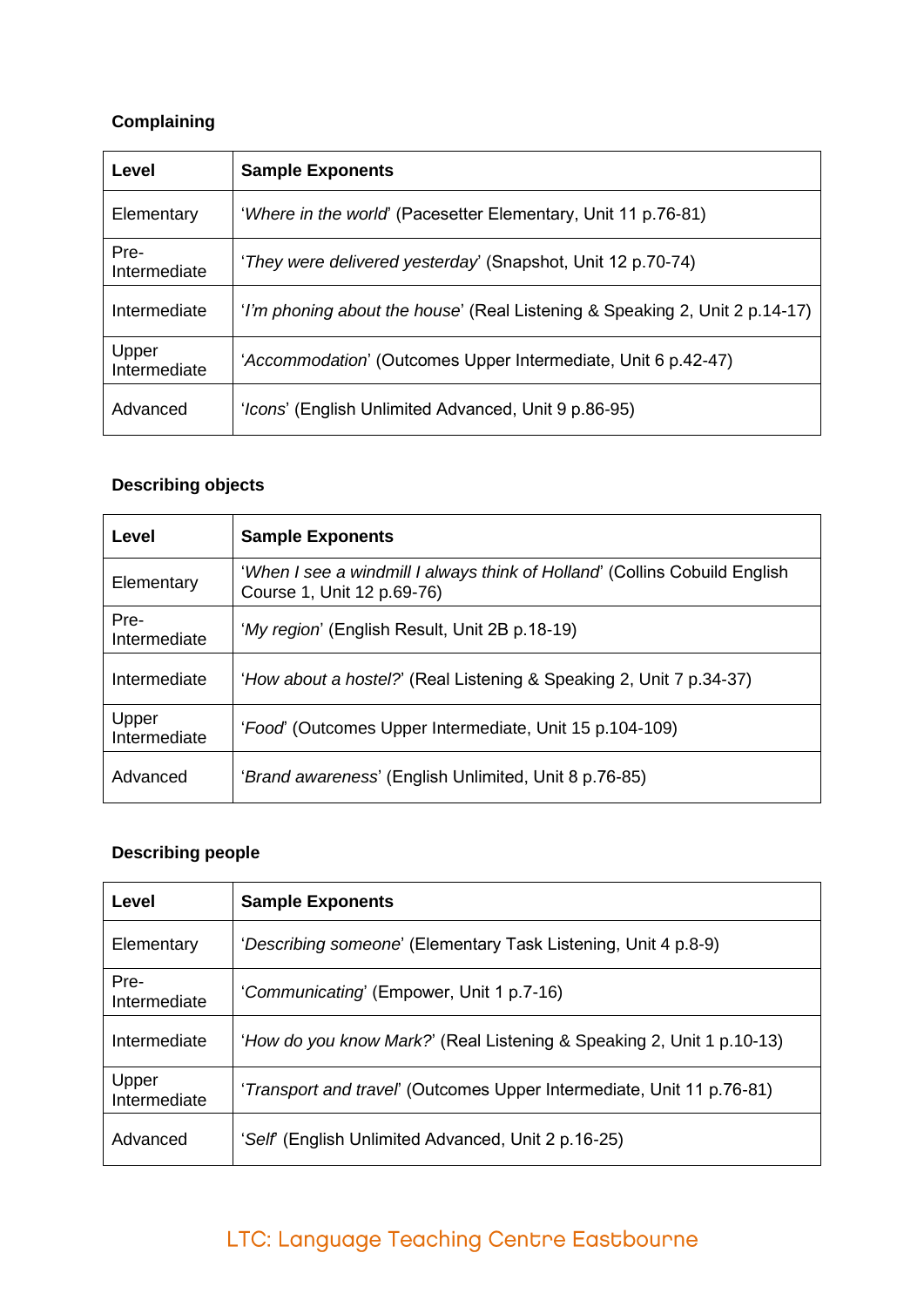# **Giving bad news**

| Level                 | <b>Sample Exponents</b>                                         |
|-----------------------|-----------------------------------------------------------------|
| Elementary            | 'Changes' (English Unlimited Elementary, Unit 4 p.34-41)        |
| Pre-<br>Intermediate  | 'Problems and advice' (Empower, Unit 6 p.57-66)                 |
| Intermediate          | 'Travel' (Outcomes Intermediate, Unit 13 p.92-97)               |
| Upper<br>Intermediate | 'Things you need' (Outcomes Upper Intermediate, Unit 3 p.20-25) |
| Advanced              | 'Conflict' (Outcomes Advanced, Unit 6 p.42-47)                  |

### **Introductions**

| Level                 | <b>Sample Exponents</b>                                                                  |
|-----------------------|------------------------------------------------------------------------------------------|
| Elementary            | 'OK. Can you give me your address?' (Collins Cobuild English Course 1,<br>Unit 1 p.5-10) |
| Pre-<br>Intermediate  | 'I'm here to work' (Snapshot, Unit 1 p.8-13)                                             |
| Intermediate          | 'My first class' (Outcomes Intermediate, Unit 1 p.8-13)                                  |
| Upper<br>Intermediate | 'Can I take a message?' (Real Listening & Speaking 3, Unit 12 p.56-59)                   |
| Advanced              | 'How's it going?' (Real Listening & Speaking 4, Unit 1 p.10-13)                          |

## **Invitations**

| Level                 | <b>Sample Exponents</b>                                                           |
|-----------------------|-----------------------------------------------------------------------------------|
| Elementary            | 'Have you got any plans?' (Collins Cobuild English Course 1, Unit 13 p.77-<br>84) |
| Pre-<br>Intermediate  | 'Getting together' (English Result, Unit 12C p.120-121)                           |
| Intermediate          | 'Shall we go out for dinner?' (Real Listening & Speaking 2, Unit 4 p.22-25)       |
| Upper<br>Intermediate | 'Socialising' (Outcomes Upper Intermediate, Unit 10 p.70-75)                      |
| Advanced              | ' <i>I need to see a doctor</i> ' (Real Listening & Speaking, Unit 3 p.18-21)     |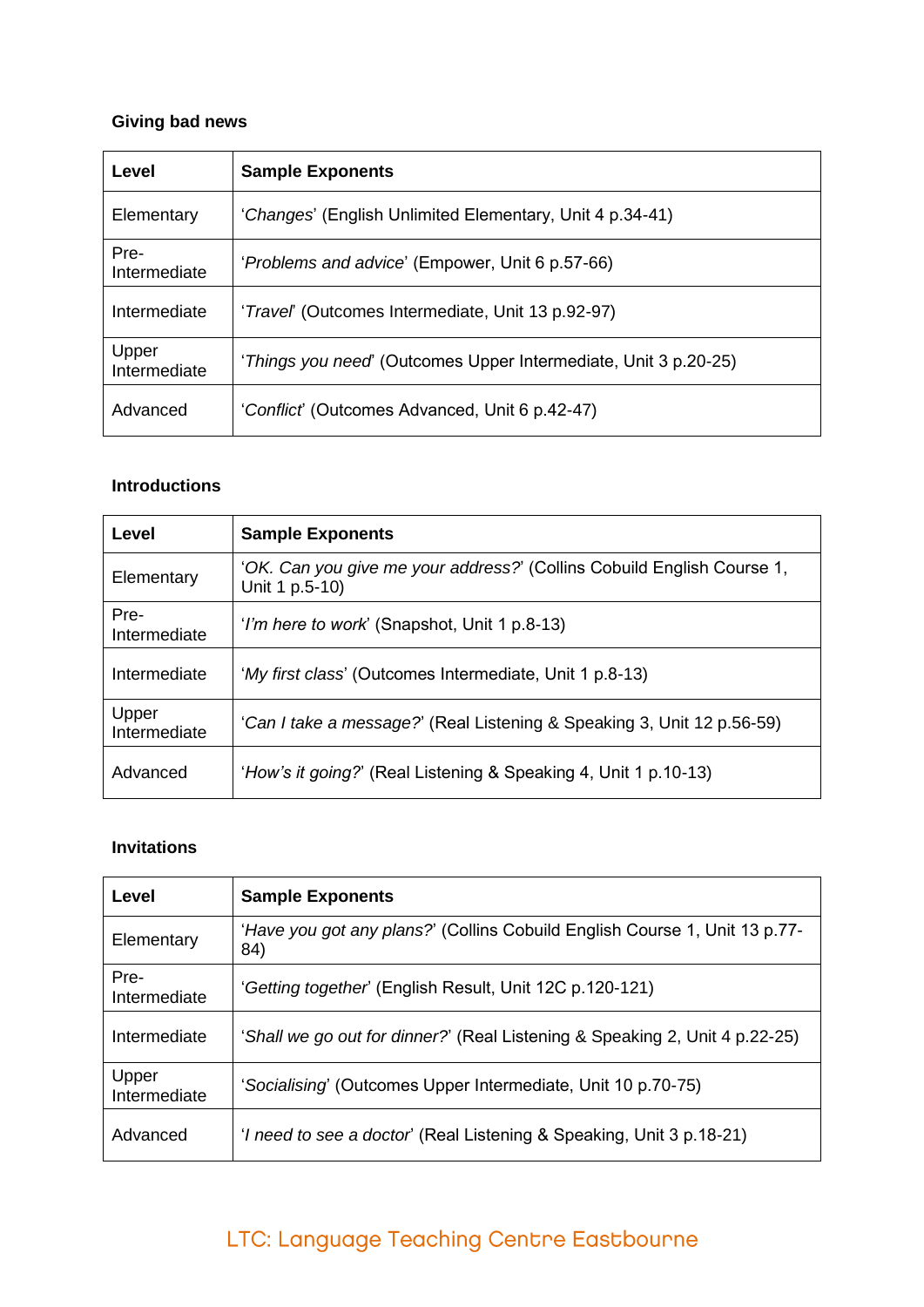# **Likes, dislikes and preferences**

| Level                 | <b>Sample Exponents</b>                                            |
|-----------------------|--------------------------------------------------------------------|
| Elementary            | 'Surfing in the sky' (Northstar Basic, Unit 5 p.65-78)             |
| Pre-<br>Intermediate  | 'Leisure' (English Result, Unit 3A p.26-27)                        |
| Intermediate          | 'Going shopping' (Outcomes Intermediate, Unit 6 p.42-47)           |
| Upper<br>Intermediate | 'How are things?' (Real Listening & Speaking 3, Unit 1 p.10-13)    |
| Advanced              | 'What a great view!' (Real Listening & Speaking 4, Unit 6 p.30-33) |

## **Offers**

| Level                 | <b>Sample Exponents</b>                                                    |
|-----------------------|----------------------------------------------------------------------------|
| Elementary            | 'Choices' (English Unlimited Elementary, Unit 14 p.114-121)                |
| Pre-<br>Intermediate  | 'They've been bullying me' (Snapshot, Unit 9 p.54-58)                      |
| Intermediate          | 'Any questions?' (English Unlimited Intermediate, Unit 12 p.94-101)        |
| Upper<br>Intermediate | 'Shall we say five o'clock?' (Real Listening & Speaking 3, Unit 9 p.44-47) |
| Advanced              | 'A sense of belonging' (English Unlimited Advanced, Unit 10 p.96-105)      |

## **Permission**

| Level                 | <b>Sample Exponents</b>                                               |
|-----------------------|-----------------------------------------------------------------------|
| Elementary            | 'They can't make me!' (Pacesetter Elementary, Unit 15 p.100-105)      |
| Pre-<br>Intermediate  | ' <i>The birds'</i> (Snapshot, Unit 18 p.104-109)                     |
| Intermediate          | 'A change of plan' (English Unlimited Intermediate, Unit 5 p.38-45)   |
| Upper<br>Intermediate | 'Can I take your coat?' (Real Listening & Speaking 3, Unit 2 p.14-17) |
| Advanced              | 'Can I call you back?' (Real Listening & Speaking 4, Unit 10 p.48-51) |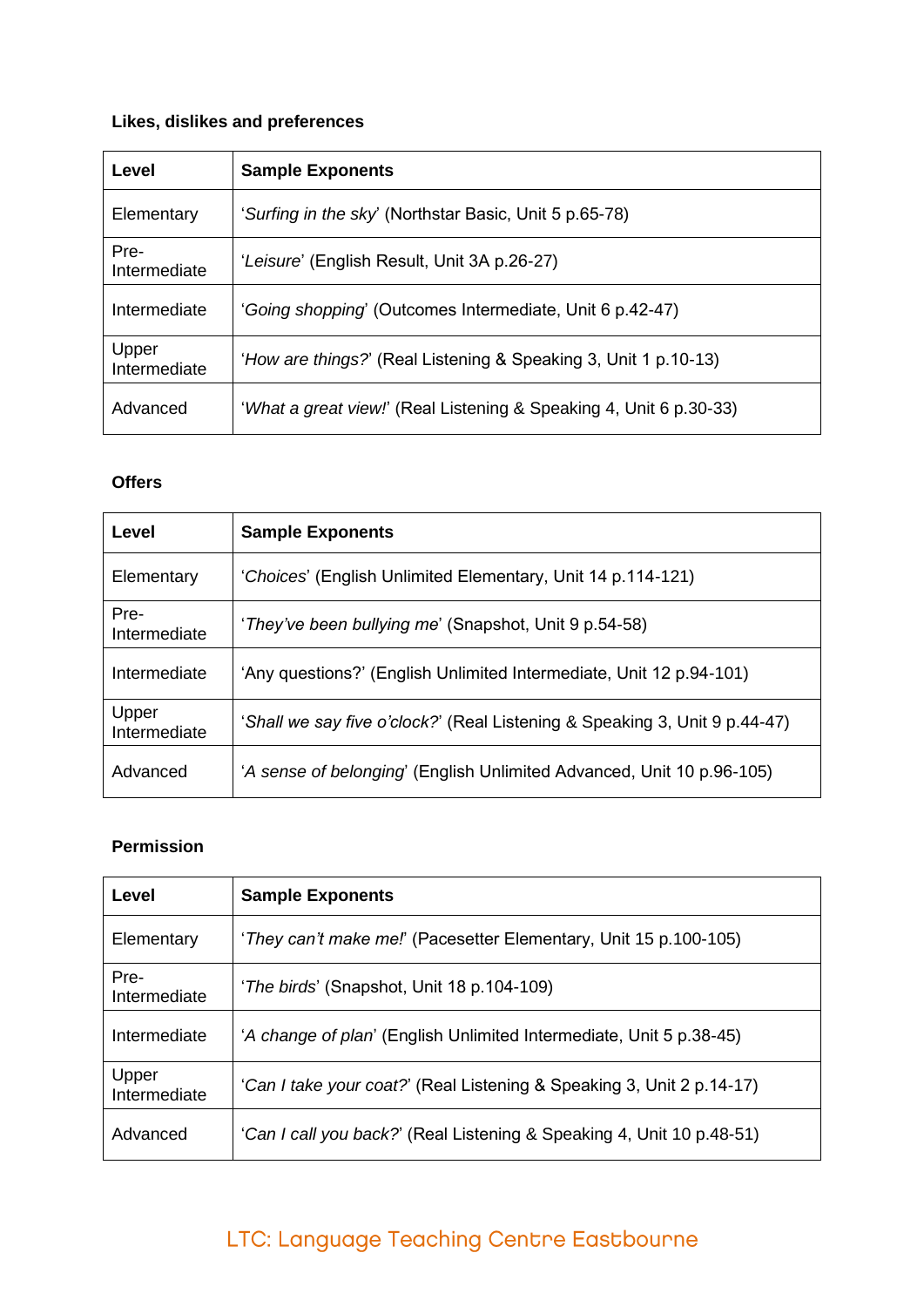## **Requests**

| Level                 | <b>Sample Exponents</b>                                                   |
|-----------------------|---------------------------------------------------------------------------|
| Elementary            | 'A penny saved is a penny earned' (Northstar Basic, Unit 3 p.33-48)       |
| Pre-<br>Intermediate  | 'Home and away' (English Result, Unit 4A p.36-37)                         |
| Intermediate          | 'Lost and found' (English Unlimited Intermediate, Unit 8 p.62-69)         |
| Upper<br>Intermediate | 'I'd like a refund please' (Real Listening & Speaking 3, Unit 4 p.22-25)  |
| Advanced              | ' <i>I'd appreciate it'</i> (Real Listening & Speaking 4, Unit 7 p.36-39) |

### **Suggestions**

| Level                 | <b>Sample Exponents</b>                                                  |
|-----------------------|--------------------------------------------------------------------------|
| Elementary            | 'Raising money' (Pacesetter Elementary, Unit 8 p.54-59)                  |
| Pre-<br>Intermediate  | 'Work' (Empower, Unit 5 p.47-56)                                         |
| Intermediate          | 'Have you got a headache?' (Real Listening & Speaking 2, Unit 6 p.30-33) |
| Upper<br>Intermediate | 'Is there anything on?' (Real Listening & Speaking 3, Unit 5 p.26-29)    |
| Advanced              | 'Shall we move on?' (Real Listening & Speaking 4, Unit 11 p.52-55)       |

### **2. Discourse**

Spoken discourse markers Holding the floor, interrupting Starting conversations Ending conversations

## **3. Formal and informal language**

Formal and informal functional Sample Exponents (see above) Direct and indirect questions Question tags Use of phrasal and latinate verbs